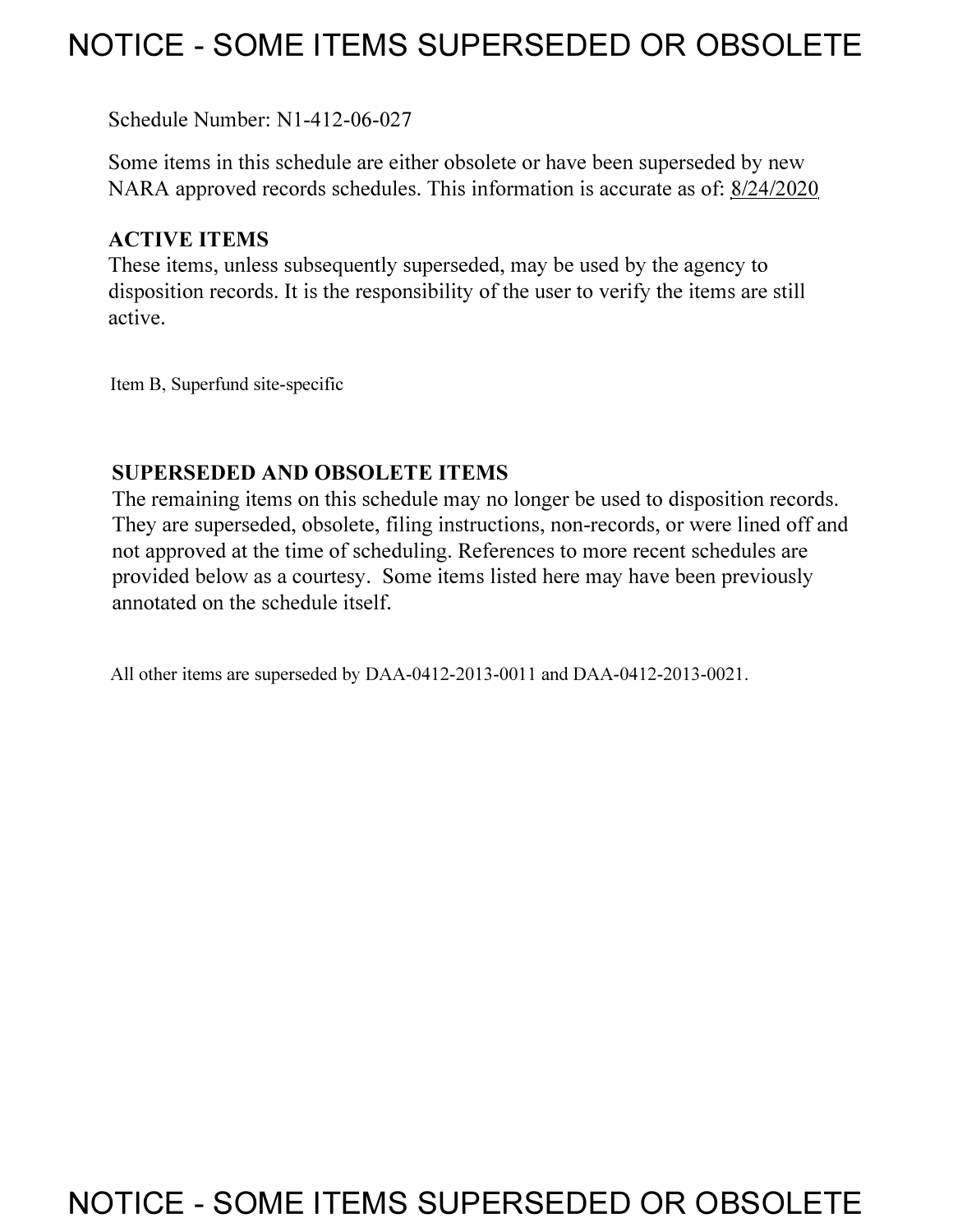|  |  |  |  | ĭ |  |
|--|--|--|--|---|--|
|  |  |  |  |   |  |

| <b>REQUEST FOR RECORDS DISPOSITION AUTHORITY</b>                                                                                                                                                                                                                                                                                                                                                                                                                                                                                                                                                                                                                    |                                                | JOB NUMBLR -177/-4/2-06-27                                                                                                                                                                                         |                                                    |  |  |  |  |  |
|---------------------------------------------------------------------------------------------------------------------------------------------------------------------------------------------------------------------------------------------------------------------------------------------------------------------------------------------------------------------------------------------------------------------------------------------------------------------------------------------------------------------------------------------------------------------------------------------------------------------------------------------------------------------|------------------------------------------------|--------------------------------------------------------------------------------------------------------------------------------------------------------------------------------------------------------------------|----------------------------------------------------|--|--|--|--|--|
| To NATIONAL ARCHIVES and RECORDS ADMINISTRATION (NIR)<br>WASHINGTON, DC 20408                                                                                                                                                                                                                                                                                                                                                                                                                                                                                                                                                                                       |                                                | <b>DATE RECEIVED</b><br>7/20/2006                                                                                                                                                                                  |                                                    |  |  |  |  |  |
| 1 FROM (Agency or establishment)                                                                                                                                                                                                                                                                                                                                                                                                                                                                                                                                                                                                                                    |                                                | <b>NOTIFICATION TO AGENCY</b>                                                                                                                                                                                      |                                                    |  |  |  |  |  |
| U.S. Environmental Protection Agency                                                                                                                                                                                                                                                                                                                                                                                                                                                                                                                                                                                                                                |                                                |                                                                                                                                                                                                                    |                                                    |  |  |  |  |  |
| 2 MAJOR SUBDIVISION                                                                                                                                                                                                                                                                                                                                                                                                                                                                                                                                                                                                                                                 |                                                |                                                                                                                                                                                                                    |                                                    |  |  |  |  |  |
| 3 MINOR SUBDIVISION                                                                                                                                                                                                                                                                                                                                                                                                                                                                                                                                                                                                                                                 | 3303a,<br>be                                   | In accordance with the provisions of 44 U S C<br>disposition request,<br>the<br>including<br>amendments, is approved except for items that may<br>marked Adisposition not approved= or<br>Awithdrawn≅ in column 10 |                                                    |  |  |  |  |  |
| 4 NAME OF PERSON WITH WHOM TO CONFER                                                                                                                                                                                                                                                                                                                                                                                                                                                                                                                                                                                                                                | 5 TELEPHONE                                    | <b>DATE</b>                                                                                                                                                                                                        | ARCHIVIST OF THE UNITED STATES                     |  |  |  |  |  |
| John B. Ellis                                                                                                                                                                                                                                                                                                                                                                                                                                                                                                                                                                                                                                                       | 202-566-1643                                   | 10126106                                                                                                                                                                                                           | All Wenter                                         |  |  |  |  |  |
| <b>6 AGENCY CERTIFICATION</b><br>I hereby certify that I am authorized to act for this agency in matters pertaining to the disposition of its records and that the records<br>proposed for disposal on the attached $\perp$ page(s) are not now needed for the business of this agency or will not be needed after the<br>retention periods specified, and that written concurrence from the General Accounting Office, under the provisions of Title 8 of the<br>GAO manual for Guidance of Federal Agencies,<br>is not required; is attached; or<br>has been requested<br><b>DATE</b><br><b>TITLE</b><br>SIGNATURE OF AGENCY REPRESENTATIVE<br>Un BEll<br>7/14/06 |                                                |                                                                                                                                                                                                                    |                                                    |  |  |  |  |  |
| John B Ellis<br><b>Agency Records Officer</b><br>9 GRS OR SUPERSEDED<br>10 ACTION TAKEN                                                                                                                                                                                                                                                                                                                                                                                                                                                                                                                                                                             |                                                |                                                                                                                                                                                                                    |                                                    |  |  |  |  |  |
| 7 Item<br>No                                                                                                                                                                                                                                                                                                                                                                                                                                                                                                                                                                                                                                                        | 8 DESCRIPTION OF ITEM AND PROPOSED DISPOSITION |                                                                                                                                                                                                                    |                                                    |  |  |  |  |  |
| EPA 258 – Final Deliverables and Reports<br><b>UREVIOUS EDITION NOT USABLE</b><br>115-109                                                                                                                                                                                                                                                                                                                                                                                                                                                                                                                                                                           |                                                | ME, norm                                                                                                                                                                                                           | N1-412-94-2/37<br>STANDARD FORM SF   15 (REV 3-91) |  |  |  |  |  |
|                                                                                                                                                                                                                                                                                                                                                                                                                                                                                                                                                                                                                                                                     |                                                |                                                                                                                                                                                                                    | Prescribed by NARA 36 CFR 1228                     |  |  |  |  |  |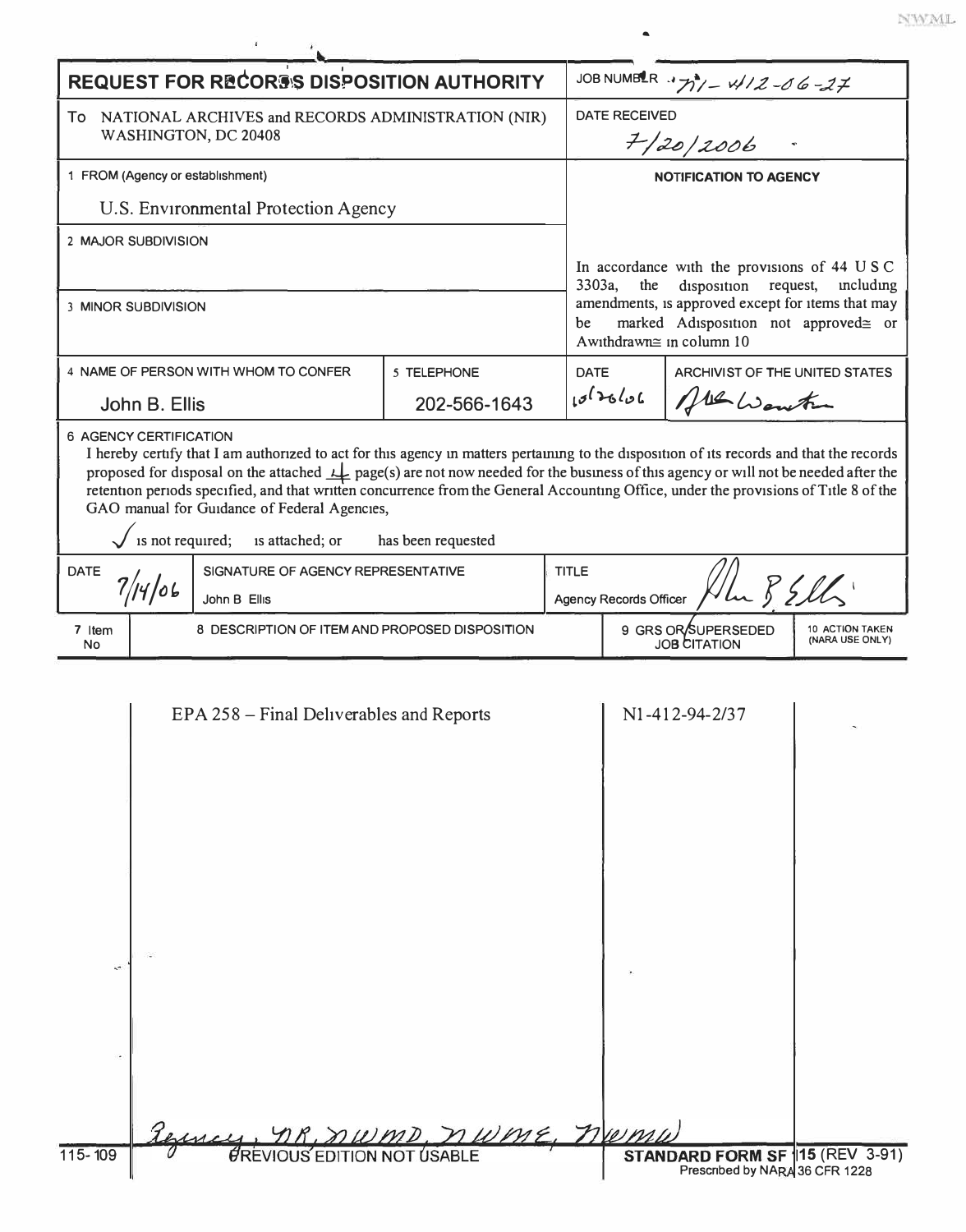# **EPA Records Schedule 258**

**Status:** Fmal, 10/31/2008

**Title:** Final Deliverables and Reports

**Program:** All Programs

**Applicability:** Agency-wide

**Function:** 305-109-01 - Tech Transfer and Trammg

#### **NARA Disposal Authority:**

This schedule authorizes the disposition of the record copy indiny media (media neutral), excluding any records already in electronic form Records designated for permanent retention must be transferred to the National Archives m accordance with NARA standards at the time of transfer

•  $N1-412-06-27$ 

#### **Description:**

Consists of final draft and final deliverables, products, and reports subnutted by contractors and grantees to the Agency, or produced m-house by mdividuals, conumttees, or task forces Also mcludes final reports resulting from special studies and surveys completed within the Agency.

#### **Disposition Instructions:**

**Item a(l):** Environmental programs, except Superfund site-specific - Nonelectrornc

- **Permanent**
- Close mactive records upon completion of project.
- Transfer to the National Archives 20 years after file closure

**Item a(2):** Environmental programs, except Superfund site-specific - Electromc

- **Permanent**
- Close inactive records upon completion of project
- Transfer to the National Archives 5 years after file closure, with any related documentation and external finding aids, as specified in 36 CFR 1228 270 or standards applicable at the time.

**Item a(3):** Environmental programs, except Superfund site-specific - Electronic copy of decords transferred to the National Archives

**• Disposable**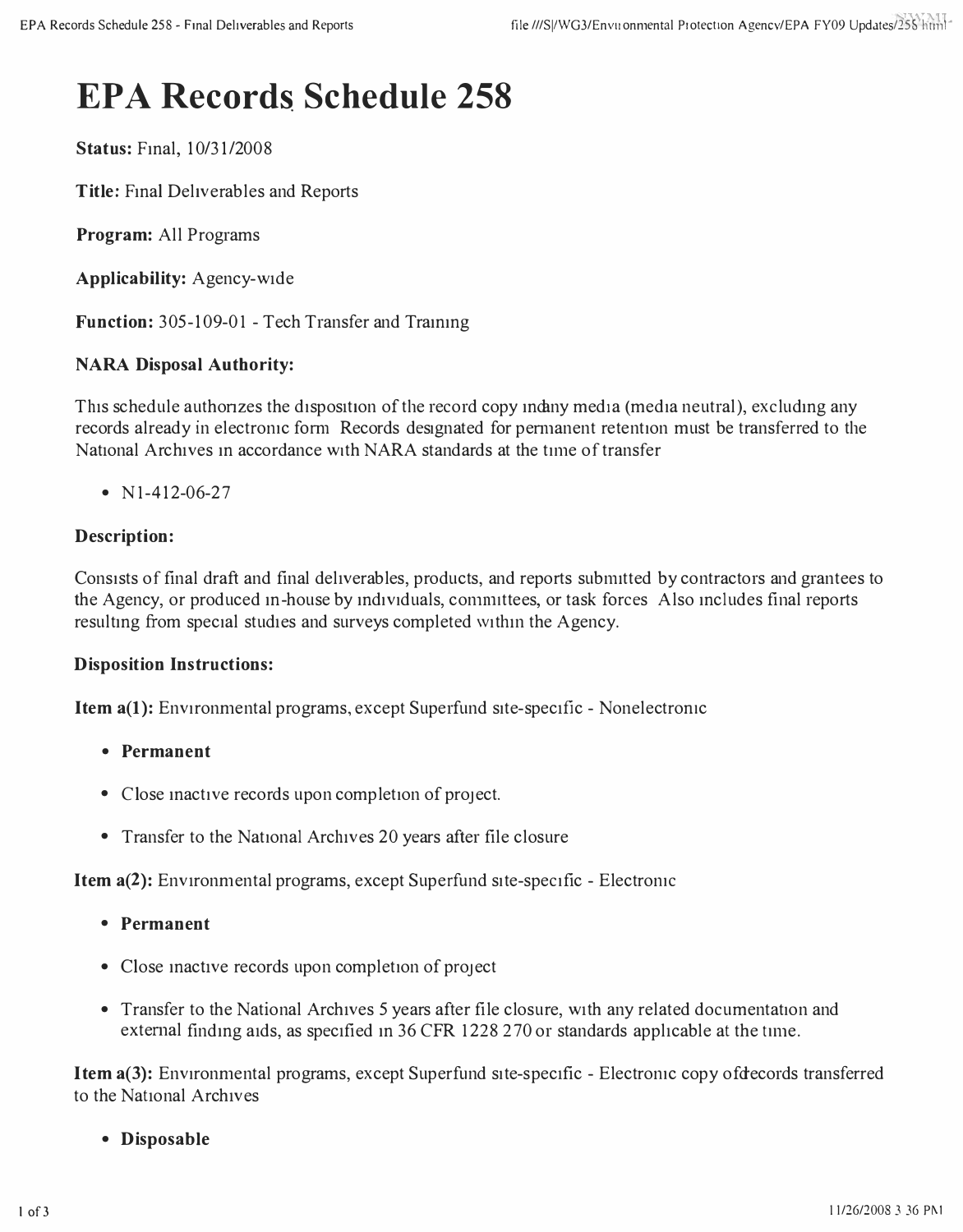- Close file upon transfer to the National Archives
- Delete after electronic record copy is successfully transferred to the National Archives

**Item b:** Superfund site-specific

- **Disposable**
- Close inactive records upon completion of project
- Destroy 30 years after file closure.

**Item c:** Non-environmental programs

- **Disposable**
- Close inactive records upon completion of project
- Destroy 7 years after file closure

#### **Guidance:**

Copies incorporated into other files (e g, Superfund site files) are to be retained according to the disposition instructions for the records they support

Draft deliverables, mtemn products, and other documents for contracts and grants that do not have long term or permanent value should be filed with other contract and grant documentation. See EPA 020 for Superfund site-specific contract management records, EPA 202 for other contract management records, EPA 001 for Superfund site-specific grants and other program support agreements, EPA 003 for other grants and program support agreements; and EPA 232 for waste water construction and state revolving fund grants. Also see EPA 005 for special studies not covered by other program specific schedules, and EPA 099 for pilot projects.

Databases specifically established as part of a deliverable or report are not covered by this schedule and need to be scheduled separately.

Deliverables in formats other than paper (e g, computer disks, audio- or videotapes) may require special handling and storage facilities.

#### **Reasons for Disposition:**

The following changes were made in the  $10/31/2008$  version:

- Revised wording in description to eliminate duplication
- Shorted titles of all disposition items.
- Reorganized guidance and reasons for disposition.
- Updated cross references.

The disposition instructions have been rewritten as media neutral to allow for maintaining the record copy